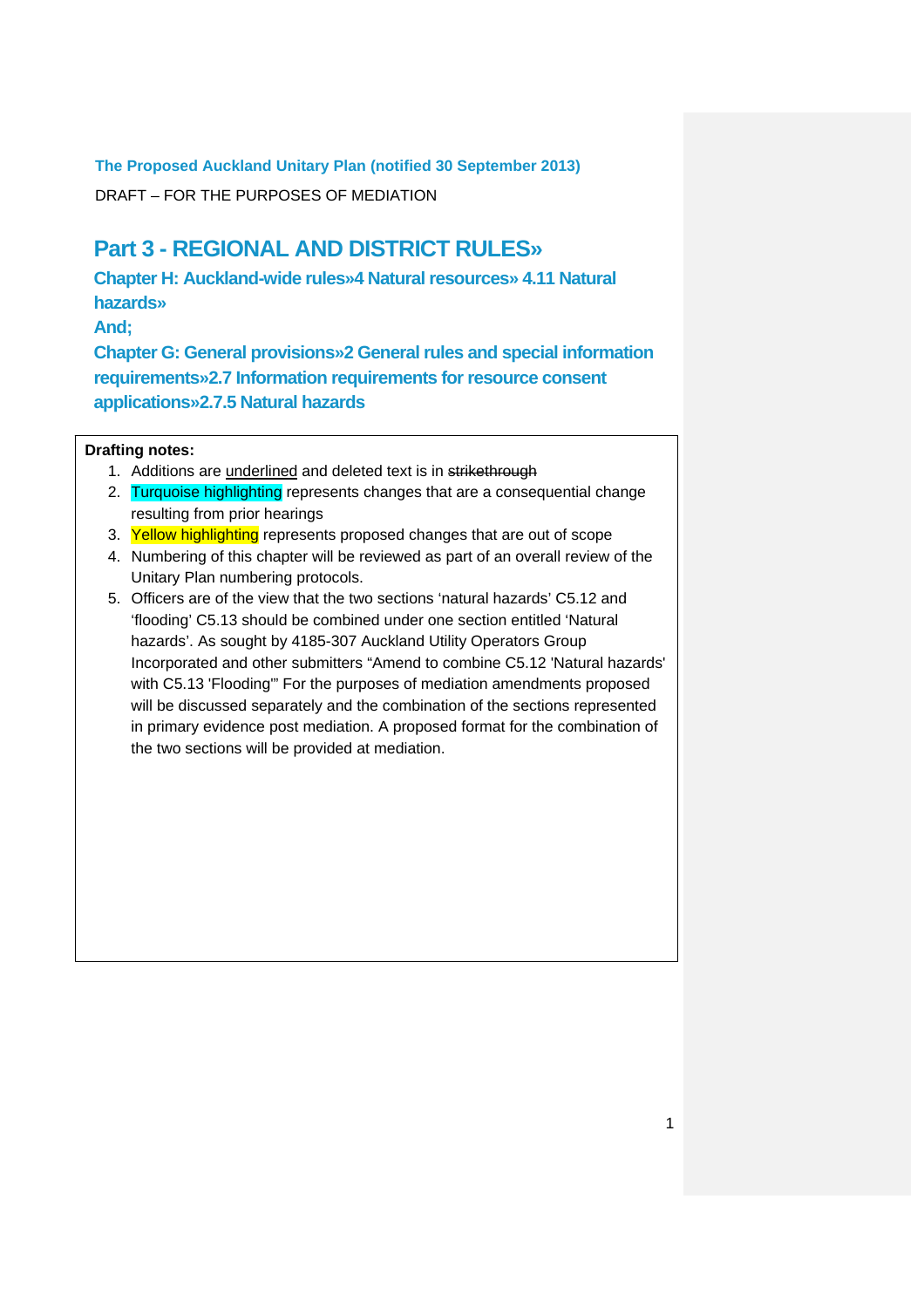DRAFT – FOR THE PURPOSES OF MEDIATION

# **Part 3 - REGIONAL AND DISTRICT RULES»**

# **Chapter H: Auckland-wide rules»4 Natural resources» 4.11 Natural hazards»**

# **Activity Table 1: Land instability**

| <b>Activity</b>                                                                               | <b>Activity</b> |                                    |                                                                                            |
|-----------------------------------------------------------------------------------------------|-----------------|------------------------------------|--------------------------------------------------------------------------------------------|
|                                                                                               | <b>status</b>   |                                    |                                                                                            |
| Development - general Activities on land which may be subject to land instability             |                 |                                    | Comment [LC1]: 7038-8Tonkin and<br><b>Taylor Limited</b>                                   |
| Development                                                                                   |                 |                                    | Comment [LC2]: Defined term- see                                                           |
| New structures and buildings (excluding dwellings) with a GFA of less than                    | $\sf P$         |                                    | final pages of this document                                                               |
| 100m <sup>2</sup> ancillary to farming activities                                             |                 |                                    | Comment [LC3]: 6523-109 Federated<br><b>Farmers</b>                                        |
| New other buildings, and new structures and infrastructure on land which may                  | RD              | 5431-245 Horticulture New Zealand: |                                                                                            |
| be subject to natural hazards                                                                 |                 |                                    | <b>Pukekohe Vegetable Growers</b><br>Association<br><b>Comment [LC4]: Auckland Council</b> |
| Exterior additions to buildings or alterations to any <b>building or</b> structure on land RD |                 |                                    |                                                                                            |
| which may be subject to natural hazards                                                       |                 |                                    |                                                                                            |
| The placement of any septic tank, wastewater treatment and disposal system,                   | RD.             |                                    | submission point- inclusion of 'new'                                                       |
| effluent disposal field, underground storage tank, water tank or stormwater                   |                 |                                    |                                                                                            |
| pipe or soakage field on land which may be subject to natural hazards                         |                 |                                    |                                                                                            |
| Network utilities and infrastructure                                                          |                 |                                    |                                                                                            |
| Maintenance, repair and minor upgrade of network utilities and road network                   | P               |                                    |                                                                                            |
| activities                                                                                    |                 |                                    |                                                                                            |
| All other infrastructure and network utilities                                                | RD              |                                    |                                                                                            |
|                                                                                               |                 |                                    |                                                                                            |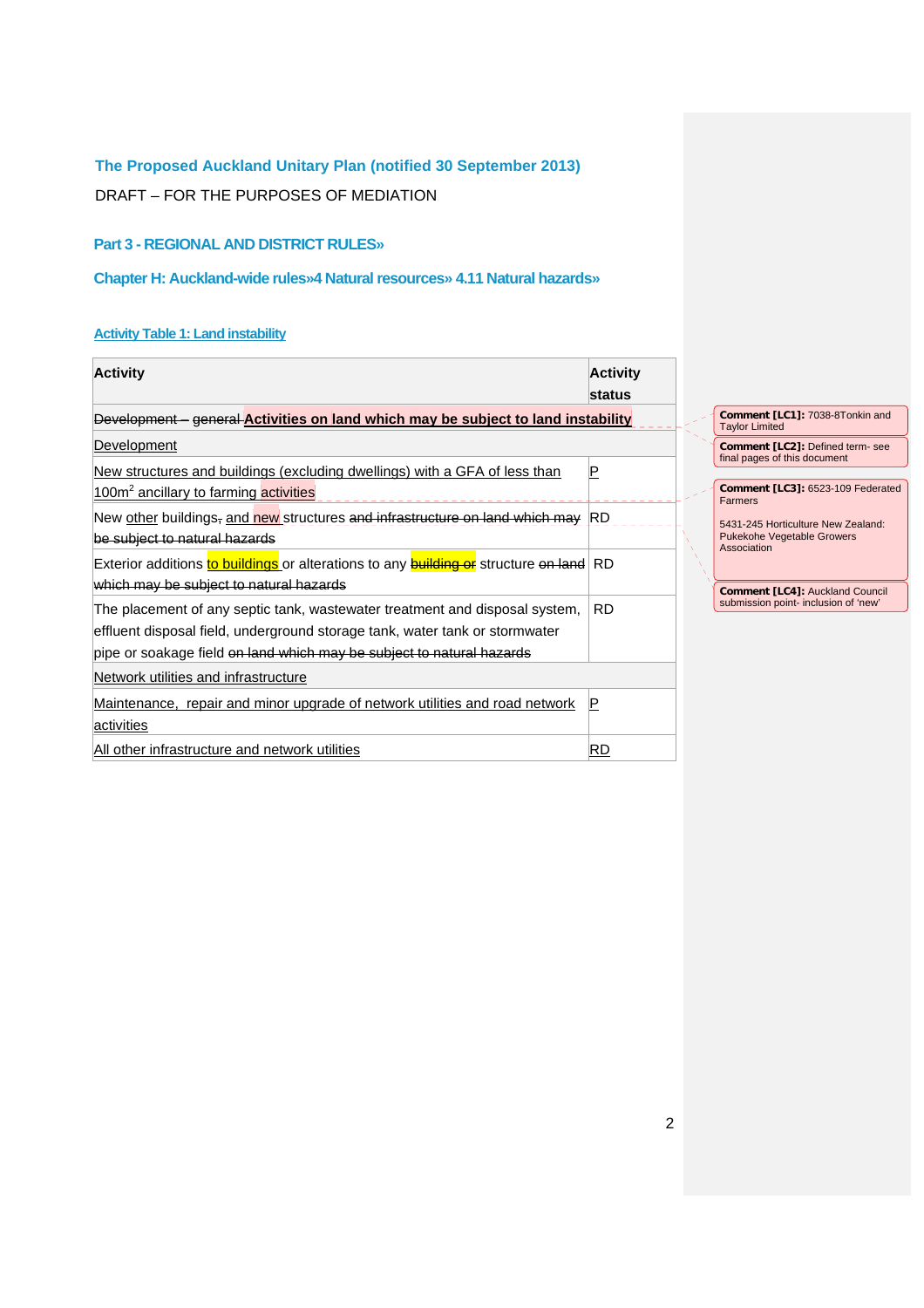DRAFT – FOR THE PURPOSES OF MEDIATION

# **Activity Table 2: Coastal hazards**

| Activities on land which may be subject to coastal hazards                                                                                                              |                         |                                                                          | Comment [LC5]: 7038-8Tonkin and<br><b>Taylor Limited</b>                                                                    |  |  |  |
|-------------------------------------------------------------------------------------------------------------------------------------------------------------------------|-------------------------|--------------------------------------------------------------------------|-----------------------------------------------------------------------------------------------------------------------------|--|--|--|
| Development                                                                                                                                                             |                         |                                                                          | Comment [LC6]: Proposed defined                                                                                             |  |  |  |
| New structures and buildings (excluding dwellings) with a GFA of less than<br>100m <sup>2</sup> ancillary to farming activities                                         | $\mathsf P$             |                                                                          | term- see final pages of this document<br>Comment [LC7]: 6523-109 Federated                                                 |  |  |  |
| <b>External additions to existing buildings</b>                                                                                                                         | <b>RD</b>               |                                                                          | <b>Farmers of New Zealand</b>                                                                                               |  |  |  |
| New buildings containing more vulnerable activities located in the City Centre<br>or Centre Zones                                                                       | <b>RD</b>               |                                                                          | 5431-245 Horticulture New Zealand:<br><b>Pukekohe Vegetable Growers</b><br>Association on land' as a Permitted<br>activity. |  |  |  |
| New buildings containing more vulnerable activities in all other zones                                                                                                  | $\overline{\mathsf{D}}$ |                                                                          | Comment [LC8]: Consequential<br>change resulting from T&T submission                                                        |  |  |  |
| New buildings containing all other activities                                                                                                                           | <b>RD</b>               |                                                                          | point to re-examine the definition of<br>land which may be subject to natural                                               |  |  |  |
| The change of use of existing buildings to an activity that is not a more<br>vulnerable activity                                                                        | P                       |                                                                          | hazards.<br>Comment [LC9]: Consequential                                                                                    |  |  |  |
| The change of use of existing buildings to accommodate more vulnerable<br>activities                                                                                    | <b>RD</b>               |                                                                          | change to give effect to the proposed<br>RPS and respond to submission points<br>seeking alignment with the NZCPS           |  |  |  |
| The placement of any septic tank, wastewater treatment and disposal system, RD<br>effluent disposal field, underground storage tank, water tank or stormwater           |                         |                                                                          | 7038-21 Tonkin and Taylor Limited<br>Comment [LC10]: 6100-185<br><b>Auckland Regional Public Health</b><br>Service          |  |  |  |
| pipe or soakage field                                                                                                                                                   |                         | Comment [LC11]: Proposed defined<br>term refer flooding track change     |                                                                                                                             |  |  |  |
| Network utilities and Infrastructure                                                                                                                                    |                         | document                                                                 |                                                                                                                             |  |  |  |
| Maintenance, repair and minor upgrade of network utilities and road network<br>activities                                                                               | $\mathsf P$             |                                                                          | Comment [LC12]: Proposed defined<br>term refer flooding track change<br>document                                            |  |  |  |
| All other infrastructure and network utilities                                                                                                                          | <b>RD</b>               |                                                                          | Comment [LC13]: Consequential<br>change to give effect to the proposed                                                      |  |  |  |
| Development - Coastal areas Defences against coastal hazards                                                                                                            |                         | RPS and respond to submission points<br>seeking alignment with the NZCPS |                                                                                                                             |  |  |  |
| Activities                                                                                                                                                              |                         |                                                                          | 7038-21 Tonkin and Taylor Limited                                                                                           |  |  |  |
| <b>Beach Nourishment</b>                                                                                                                                                | $\mathsf P$             |                                                                          | Comment [LC14]: Consequential<br>change resulting from T&T submission<br>point to re-examine the definition of              |  |  |  |
| Dune stabilisation                                                                                                                                                      | P                       |                                                                          |                                                                                                                             |  |  |  |
| The placement of any <i>new</i> materials, objects or structures, in or on any beach D                                                                                  |                         |                                                                          | land which may be subject to natural<br>hazards.                                                                            |  |  |  |
| above mean MHWS that may serve as a defence against coastal erosion                                                                                                     |                         |                                                                          | Comment [LC15]: AUOG and other<br>network utility operators                                                                 |  |  |  |
| The repair maintenance or upgrade of any materials, objects or structures, in<br>or on any beach above mean MHWS that may serve as a defence against<br>coastal erosion | D                       |                                                                          | Comment [LC16]: 6100-208<br><b>Auckland Regional Public Health</b><br>Service                                               |  |  |  |
| The modification, alteration or removal of sand dunes and vegetation on sand<br>dunes within 40m of MHWS                                                                | D                       |                                                                          |                                                                                                                             |  |  |  |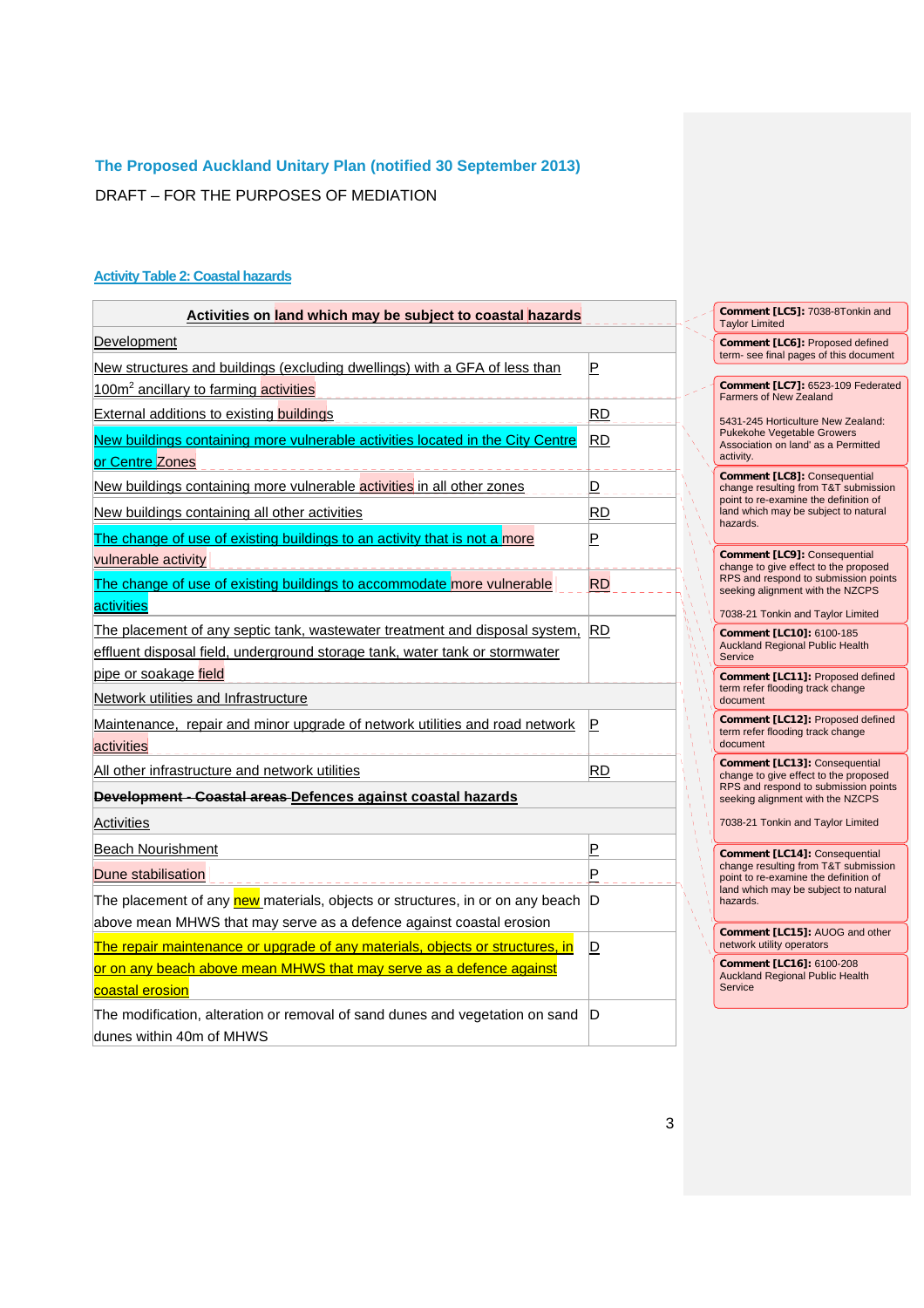DRAFT – FOR THE PURPOSES OF MEDIATION

# **Activity Table 3: Coastal inundation and sea level rise**

| Development - coastal inundation and sea level rise Activities in areas subject to 1 per |             |                                                       |
|------------------------------------------------------------------------------------------|-------------|-------------------------------------------------------|
| cent AEP coastal inundation events at present day MSL plus an additional 1 metre sea     |             |                                                       |
| level rise (relative to a baseline of the average MSL from 1986-2005)                    |             |                                                       |
| Development                                                                              |             |                                                       |
| New dwellings and habitable floors of non-dwellings on land identified as being P        |             |                                                       |
| subject to coastal inundation and sea level rise                                         |             |                                                       |
| New buildings (or change of use of an existing building) to accommodate more P           |             |                                                       |
| vulnerable activities                                                                    |             |                                                       |
| Network utilities and Infrastructure                                                     |             |                                                       |
| Maintenance, repair and minor upgrade of network utilities and road network              | $\mathsf P$ |                                                       |
| activities                                                                               |             |                                                       |
| All other infrastructure                                                                 | RD          | Comment [LC17]: AUOG and<br>network utility operators |
| Activities in areas subject to 1 per cent AEP coastal inundation events at present day   |             |                                                       |
| MSL plus an additional 2metre sea level rise (relative to a baseline of the average MSL  |             |                                                       |
| from 1986-2005)                                                                          |             |                                                       |
| <b>Network utilities and Infrastructure</b>                                              |             |                                                       |
| Development of Significant infrastructure                                                | <b>RD</b>   |                                                       |

# **Activity Table 4: Bush Fire Hazards**

| Activities in areas subject to bushfire hazard |                                                           |  |  |  |
|------------------------------------------------|-----------------------------------------------------------|--|--|--|
| All subdivision                                |                                                           |  |  |  |
| Where subdivision is a controlled              | Refer to:                                                 |  |  |  |
| or restricted discretionary activity           | Matters for Discretion at Chapter H5.3.1 and H5.4 .1 and; |  |  |  |
|                                                | Assessment criteria at Chapter H5.3.2 and H5.4 .2         |  |  |  |
|                                                |                                                           |  |  |  |
| Vegetation management                          | Refer to Activity tables at Chapter H 4.3.1 Vegetation    |  |  |  |
|                                                | management                                                |  |  |  |

**Comment [LC18]:** 5893-11 IAG New Zealand Limited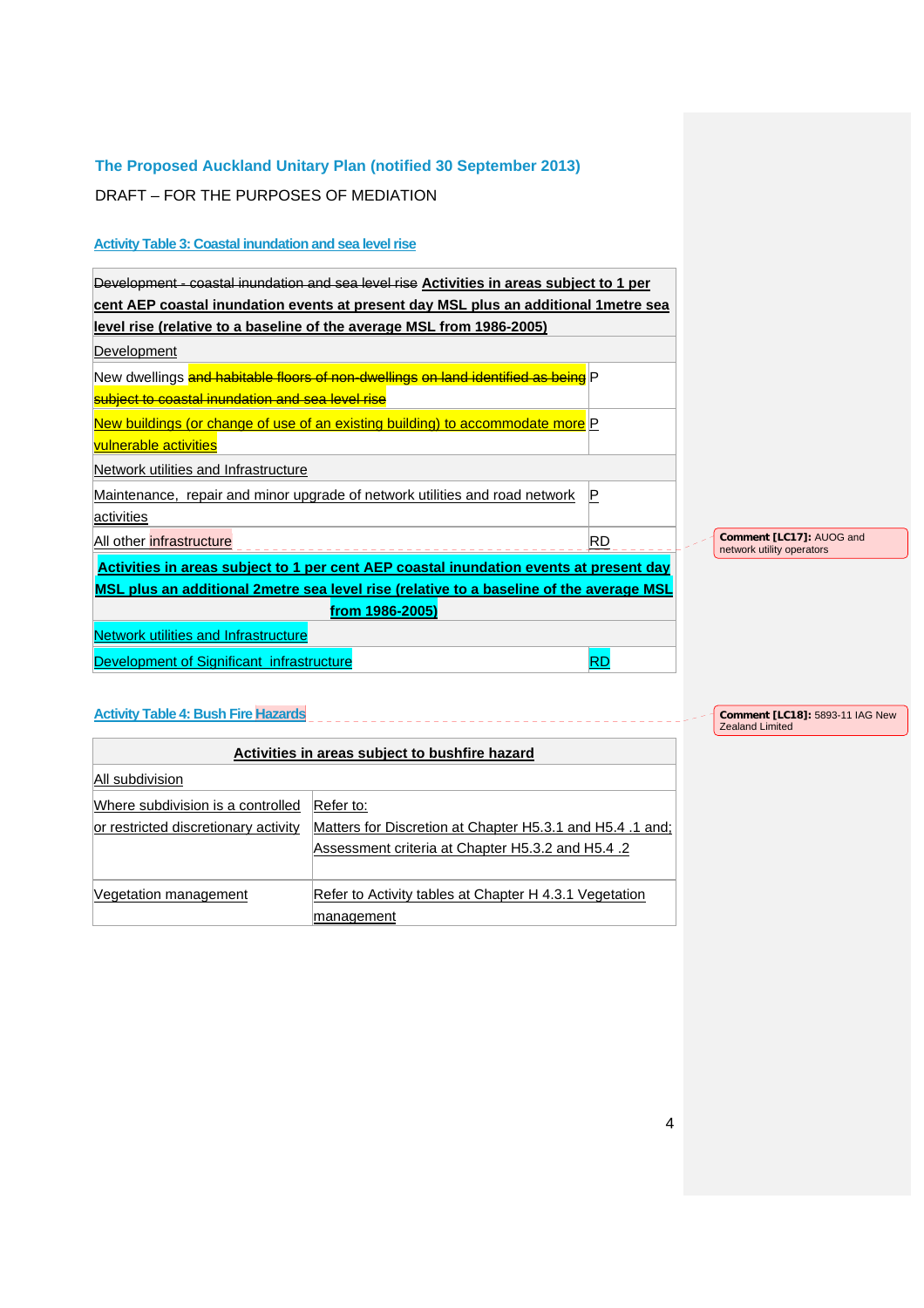DRAFT – FOR THE PURPOSES OF MEDIATION

#### **2.0 Controls**

#### **1A Permitted Activities- Dune Stabilisation**

- 1. The reshaped dune toe must not extend seaward of the existing natural dune toe. and the seaward slope shall ideally lie within the slope range of 1:5 (around 11 degrees) to 1:3 (around 18degrees).
- 2. Any clay fill or soil material that has been placed on the dune shall be removed and lawfully disposed off site.
- 3. Works shall be timed in accordance with favourable weather patterns and, where necessary, carried out in stages to enable planting work to commence immediately to minimise risk of wind erosion.
- 4. Planting of native vegetation shall be sourced from the same ecological district and must use plants that are appropriate for the location considering dune form and function.
- 5. Dune stabilisation must be for the purpose of:
	- a. erosion management;
	- b. beach (including dune system) replenishment or re-contouring;
	- c. habitat enhancement; or
	- d. depositing of material excavated during stream mouth and stormwater outfall clearance operations.
- 6. Written advice must be given to the council at least 10 working days prior to the work starting.
- 7. Placement of sediment must be sensitive to existing areas of indigenous vegetation and any bird nesting area.
- 8. The deposited sediment must not temporarily or permanently prevent or hinder public access or prevent or hinder the operation of any existing infrastructure.
- 9. There must be no release of contaminants from equipment being used for the activity.

#### **2A Permitted activities- Beach Nourishment**

- 1. Depositing must be for the purpose of:
	- a. erosion management;
	- b. beach (including dune system) replenishment or re-contouring;
	- c. habitat enhancement; or
	- d. depositing of material excavated during stream mouth and stormwater outfall clearance operations.
- 2. Written advice must be given to the council at least 10 working days prior to the work starting.
- 3. Placement of sediment must be sensitive to existing areas of indigenous vegetation and any bird nesting area.
- 4. The deposited material shall have similar physical characteristics to the sediment at the location it will be deposited, and shall generally be of slightly coarser grain size.

**Comment [LC19]:** 6100-208 Auckland Regional Public Health

Service

**Comment [LC20]:** 6100-208 Auckland Regional Public Health Service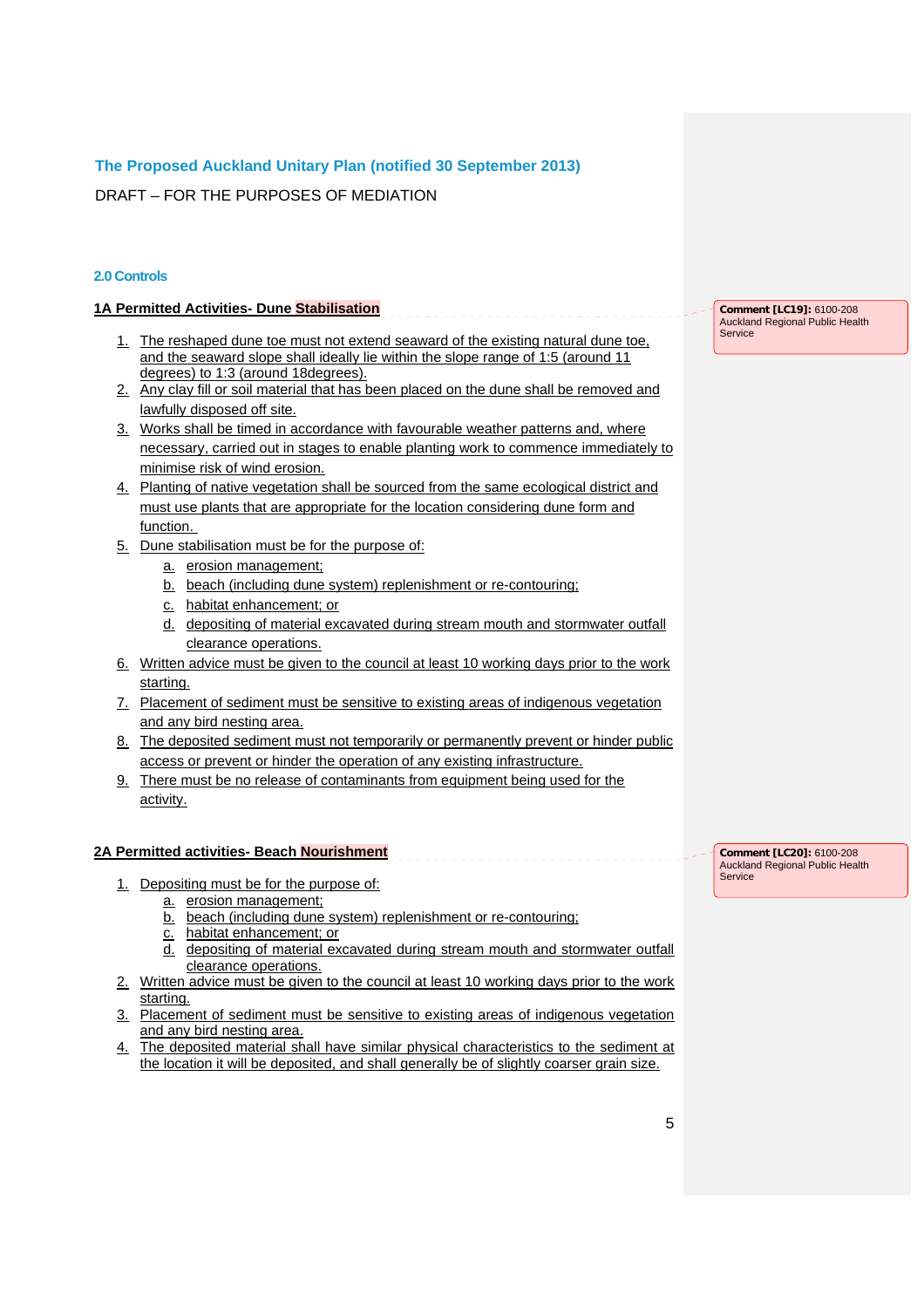DRAFT – FOR THE PURPOSES OF MEDIATION

- 5. The deposited sediment must not temporarily or permanently prevent or hinder public access or prevent or hinder the operation of any existing infrastructure.
- 6. There must be no release of contaminants from equipment being used for the activity.
- 7. All equipment and materials must be removed from the foreshore and seabed on the completion of works or activities.

#### **3A Permitted activities – The change of use of existing buildings to an activity that is not a more vulnerable use on land which may be subject to coastal hazards**

1. All buildings in areas subject to coastal inundation 1 per cent AEP areas must be designed to ensure that structural integrity will be maintained during a coastal inundation 1 per cent AEP event taking account of the 100 year sea level rise figure of 1m.

2. Buildings must not accelerate or exacerbate any natural hazard or the potential impact of the natural hazard.

#### **2.1 Permitted activities - development in coastal areas**

1. Finished floor levels for new dwellings and habitable rooms within coastal inundation areas must be at least 500mm above the mapped 1 per cent AEP storm tide inundation plus 1 metre projected sea level rise but with the following exceptions that is not required to meet this control:

a. minor additions of less than 25m2 to existing buildings.

2. All new buildings in coastal inundation areas must be designed to ensure that structural integrity will be maintained during a 1 per cent ARI storm tide event taking account of the 100 year sea level rise figure.

**4A Permitted activities – New Dwellings and New buildings (or change of use of an existing building) to accommodate more vulnerable activities in areas subject to 1 per cent AEP coastal inundation events at present day MSL plus an additional 1metre sea level rise (relative to a baseline of the average MSL from 1986-2005)**

1.Habitable floor levels for new dwellings and finished floors of non-dwellings containing more vulnerable activities within the mapped 'coastal inundation 1 per cent AEP+1m sea level rise' areas must be at least 500mm above the mapped coastal inundation 1 per cent AEP+1m depth but with the following exception that is not required to meet this control: minor additions of less than 25m<sup>2</sup> to existing buildings.

2. All new buildings (including dwellings) in coastal inundation areas must be designed to ensure that structural integrity will be maintained during a coastal inundation 1 per cent AEP event plus an additional 1m sea level rise (relative to a baseline of the average MSL from 1986-2005)

**Comment [LC21]:** Proposed to be a defined term see final pages of document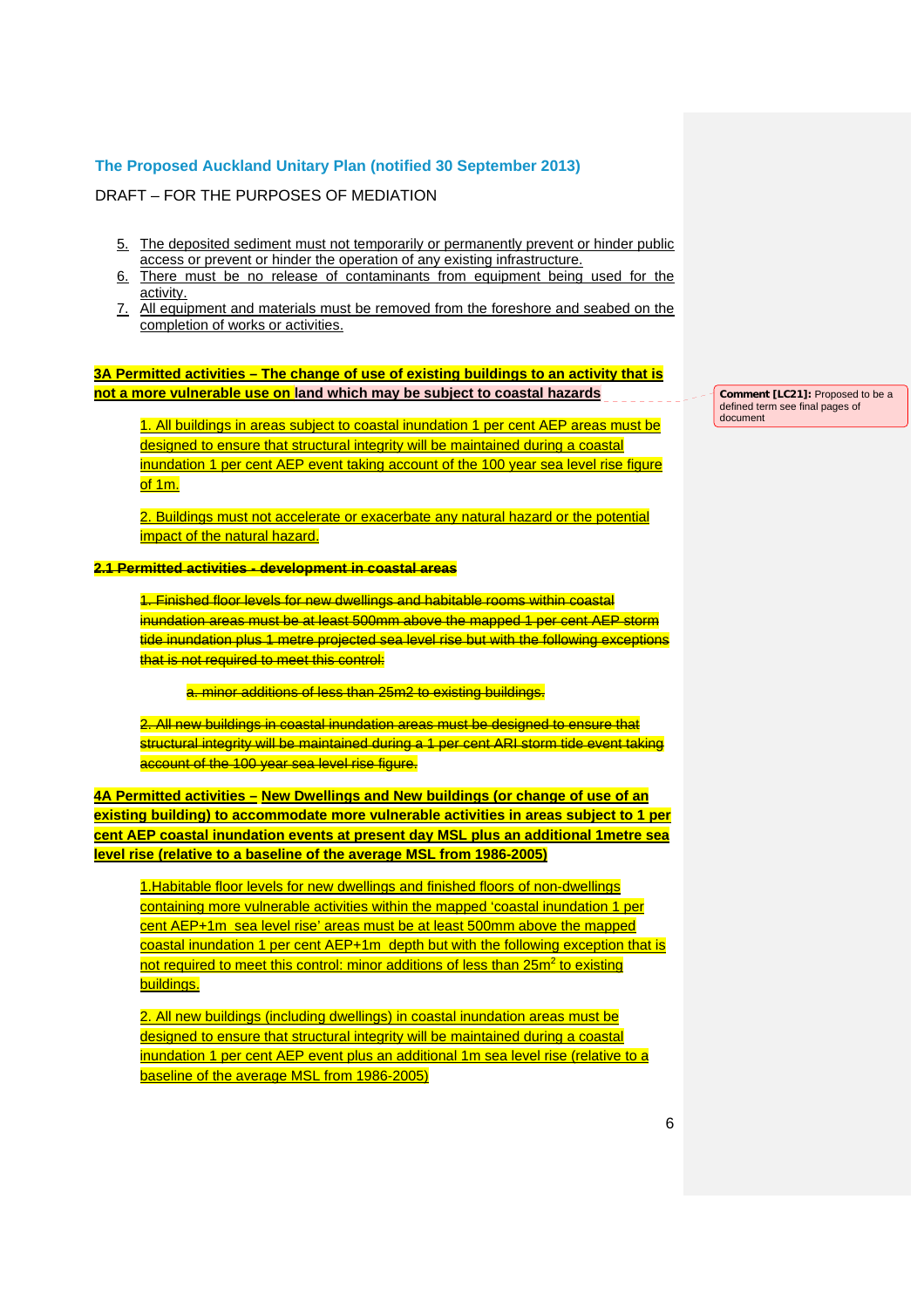DRAFT – FOR THE PURPOSES OF MEDIATION

3. Buildings must not accelerate or exacerbate any natural hazard or the potential impact of the natural hazard.

## **5A Permitted activities- New structures and buildings ancillary to farming activities on land which may be subject to land instability and coastal hazards**

1. Any structures and buildings on land which may be subject to land instability and coastal hazards must not:

a. accelerate or exacerbate any natural hazard or the potential impact of the natural hazard;

b. have any adverse effects on public safety;

2. Additions or alteration to existing buildings must not result in a GFA of greater than  $100<sup>m²</sup>$ 

## **6A Permitted activities –Maintenance, repair and minor upgrade of network utilities and road network activities**

1. Any maintenance and repair and minor upgrading of network utilities on land subject to natural hazards must not:

a. accelerate or exacerbate any natural hazard or the potential impact of the natural hazard;

b. have any adverse effects on public safety;

c. lead to significant impacts due to the failure of the network utility during a natural hazard event;

2. Network utilities must be designed to withstand the natural hazard event to which they are subject, taking into account the effects of climate change.

**Comment [LC22]:** Federated farmers and Horticulture NZ **Comment [LC23]:** Defined term

**Comment [LC24]:** AUOG and network utility operators

**Comment [LC25]:** Auckland Council **Comment [LC26]:** Includes all hazards in the activity tables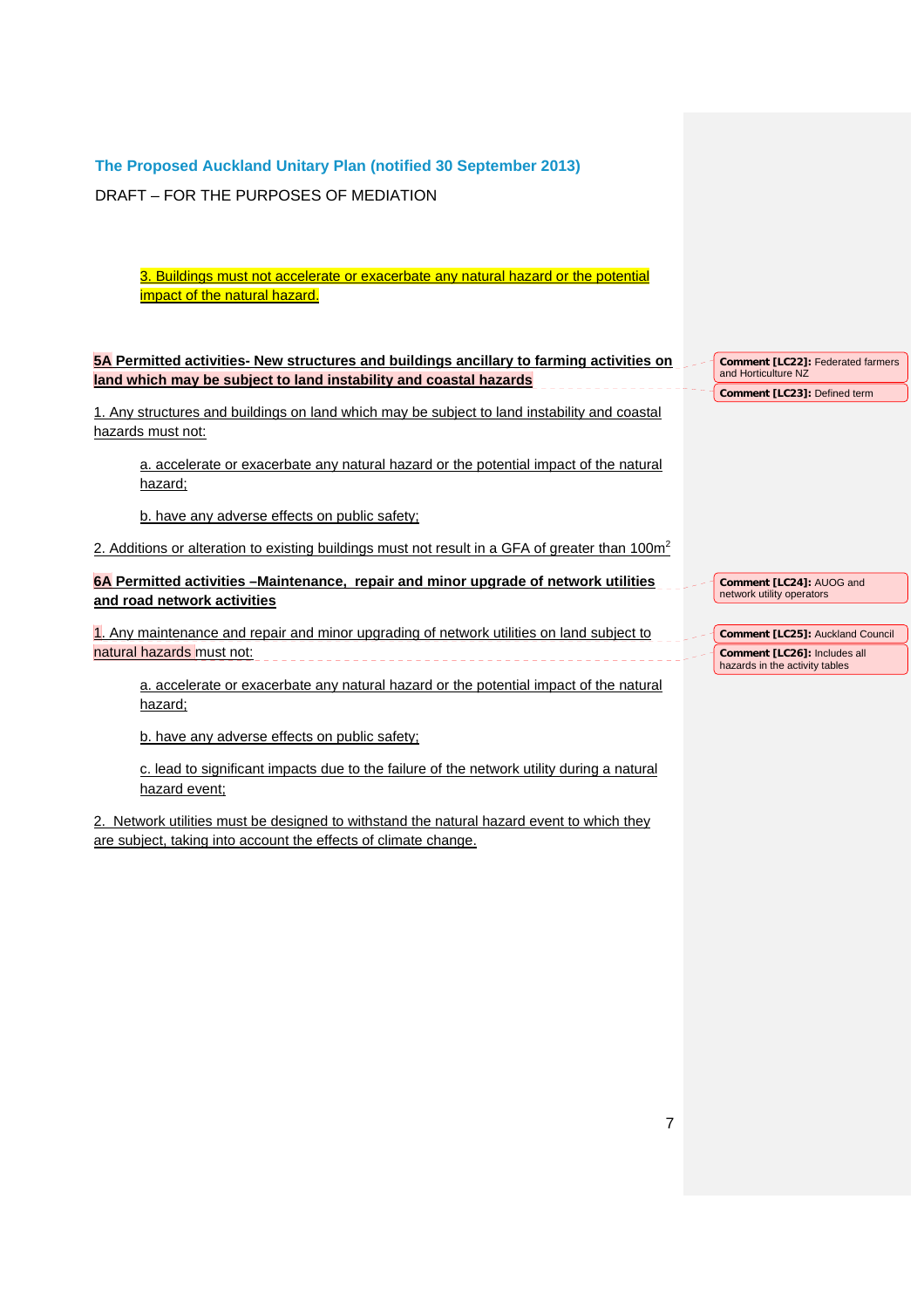DRAFT – FOR THE PURPOSES OF MEDIATION

#### **2.2 Restricted discretionary activities**

1. All consent applications for restricted discretionary activities must include a report by a suitably qualified engineer that confirms that the land on which the activity is located is not subject to the following:

<u>Seesees</u>

a. coastal erosion or inundation over a 100 year timeframe; or

b. land instability.

**Comment [LC27]:** 6225-76 Bayswater Marina Limited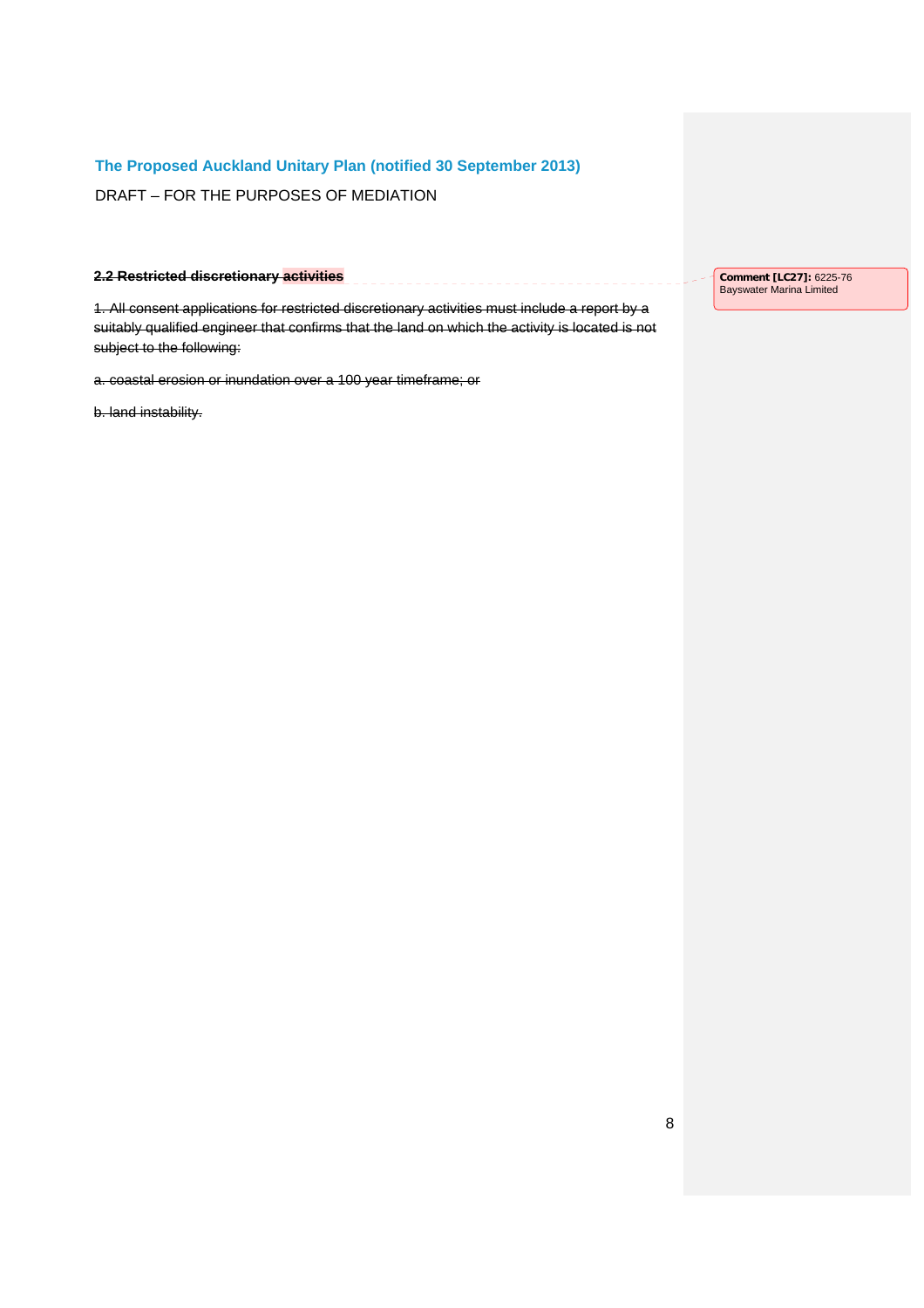#### **The Proposed Auckland Unitary Plan (notified 30 September 2013)**  DRAFT – FOR THE PURPOSES OF MEDIATION **3.0 Assessment – Restricted Discretionary Activities 3.1 Matters of discretion**  The council will restrict its discretion to the matters below for restricted discretionary activities: 1A. General 1. The type of activity being undertaken and its vulnerability to natural hazard events. 2. The consequences of a natural hazard event in relation to more or less vulnerable activities. 3. Possible effects on public safety and other property. **Comment [LC28]:** AC moved to 8A 4. The likelihood of a natural hazard event occurring and the likely extent of any damage. 4A. The methods provided to manage activities in areas subject to natural hazards 5. Any exacerbation of an existing natural hazard or creation of a new natural hazard. **Comment [LC29]:** AC moved to 9A 5A. The management of people and property during a hazard event, including safe egress from buildings and structures. 6. Effects on landscape <mark>values</mark> **Comment [LC30]:** AC moved to 10A \_\_\_\_\_\_\_\_\_\_\_\_\_\_\_\_\_\_\_\_\_\_\_\_\_\_\_\_\_\_\_\_\_\_\_\_ 6A The ability to design and construct buildings or structures so that they are resilient to natural hazards. **Comment [LC31]:** Ac moved from matter 10 7. Effects on public access. **Comment [LC32]:** Ac moved to 11 7A. The ongoing management, maintenance and monitoring of buildings and **structures** 8. The use of non-structural solutions instead of hard engineering solutions **Comment [LC33]:** AC moved to 12A 8A. Possible effects on public safety and other property. **Comment [LC34]:** AC moved from matter 3 9. The ability to relocate coastal buildings or structures **Comment [LC35]:** AC moved to 9A. Any exacerbation of an existing natural hazard risk or creation of a new natural matter 13 hazard <mark>risk</mark> **Comment [LC36]:** AC moved from matter 5 10. The ability to design and construct buildings or structures so that they are resilient to natural hazards. **Comment [LC37]:** Ac moved to matter 6A 10A Effects on landscape values, **associated earthworks and land form** modifications **Comment [LC38]:** Ac moved from matter 6 11. Effects on public access. **Comment [LC39]:** Ac moved from 12. The use of non-structural solutions instead of hard engineering solutions. matter 7 **Comment [LC40]:** AC moved form 13. The ability to relocate coastal buildings or structures matter 8 14. The operational need to locate within an area subject to natural hazards **Comment [LC41]:** Ac moved from 9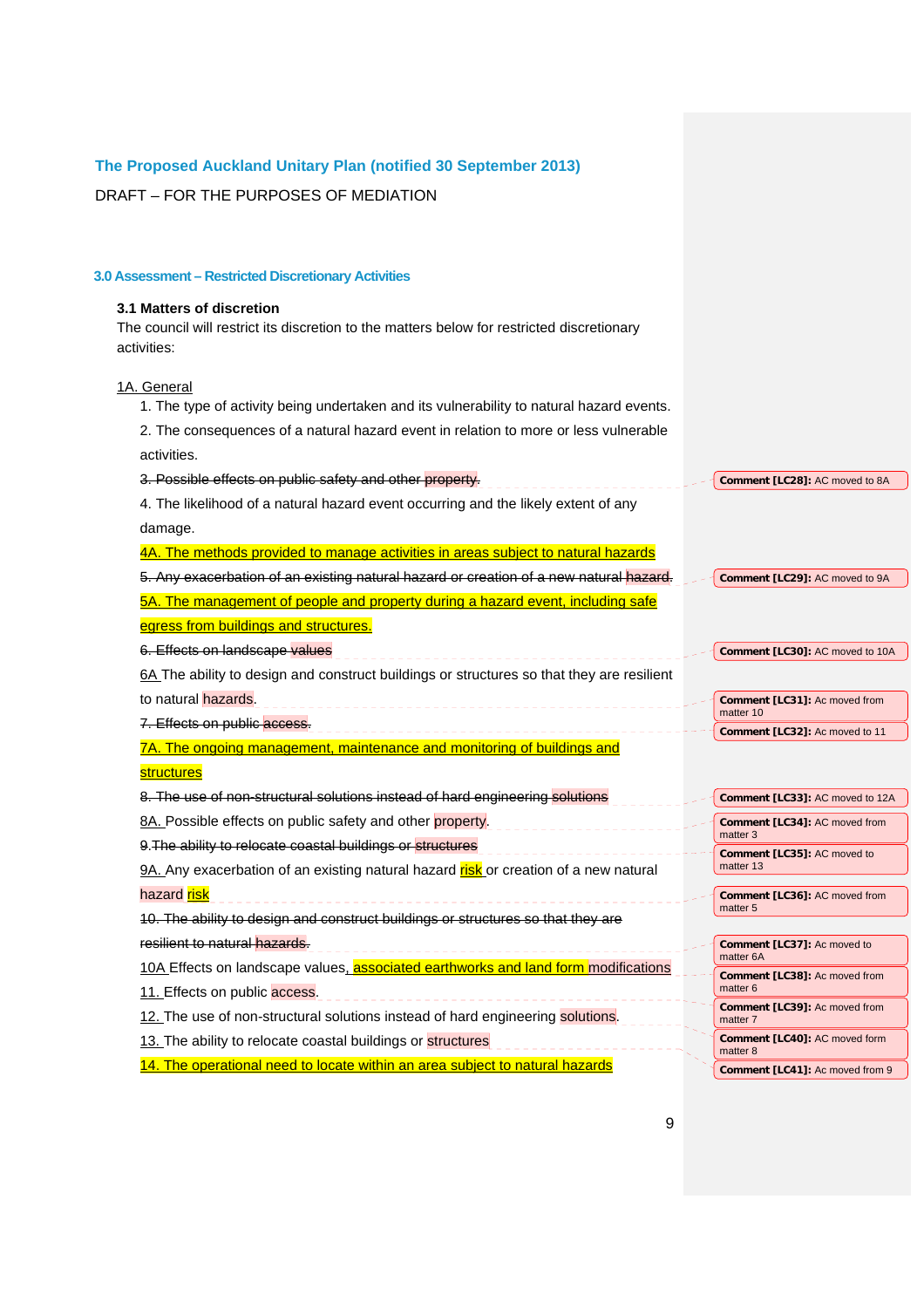DRAFT – FOR THE PURPOSES OF MEDIATION

#### 2. Hazardous substances

1. The location, design, management of hazardous substances

2. The quantity of hazardous substances

#### **3.2 Assessment criteria**

The council will consider the relevant assessment criteria below for restricted discretionary activities.

#### **1 All hazards**

1. The likelihood of a natural hazard event occurring, its magnitude and duration, the consequences of the event and its possible effects on public health and safety. Consideration will include the extent to which site-specific analysis of the natural hazard, such as engineering stability or flooding reports, and its effects have been undertaken, and any other information the council may have on the site and surrounding land.

2. The extent to which the proposal and any subsequent land use is likely to affect the potential impacts of the natural hazard present, or has the potential to create a new natural hazard on the subject land and any adjacent land. In considering this, regard will be had as to whether the proposal is likely to:

a. avoid, remedy or mitigate the potential impacts of the natural hazard; or b. accelerate or worsen the natural hazard and/or the potential impacts of the natural hazard.

3. The extent to which the proposal ensures that any above ground or underground storage tanks installed in natural hazard-prone areas are protected from damage, flooding, spilling, dislocation and leakage in the event of a natural hazard event.

4. The extent to which the proposal ensures that hazardous substances stored in natural hazard-prone areas are protected from flooding, spillage and leakage in the event of a natural hazard event.

5. The extent to which the proposal includes non-structural solutions such as planting to avoid, remedy or mitigate the hazard rather than hard engineering solutions.

6. The extent to which landscape values, and public access are affected by any building modification or structure used to avoid, remedy or mitigate any natural hazard.

7. The extent to which any building, structure or activity located in a natural hazard area near the coast, can be relocated in the event of severe coastal erosion and shoreline retreat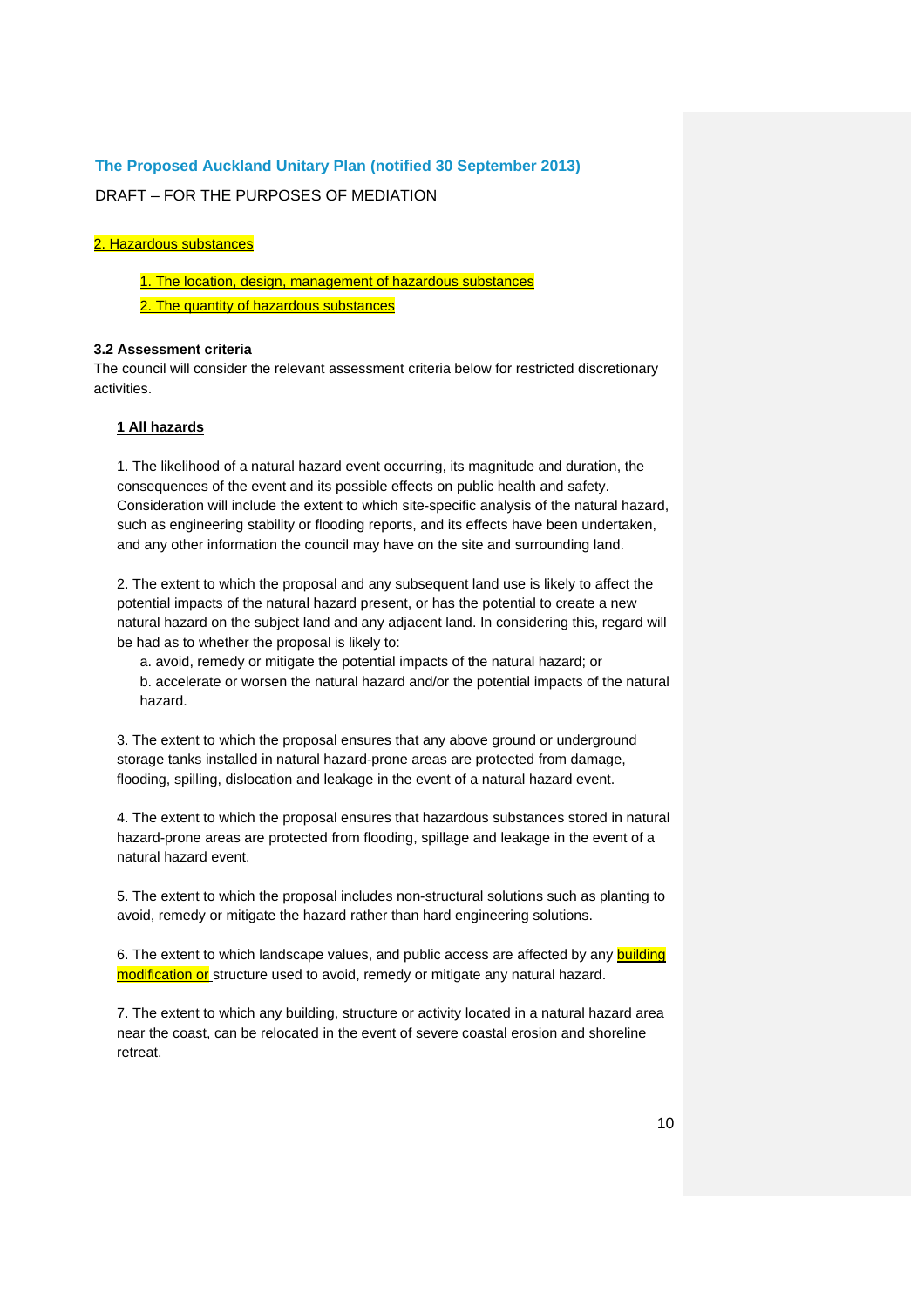DRAFT – FOR THE PURPOSES OF MEDIATION

**2. Dwellings/Buildings containing vulnerable activities located within an area affected by Coastal hazards** 

1. The proposals ability to manage hazard risk through location, intensity and management of activities with in a building or dwelling.

2. The ability to provide safe egress from the building, dwelling or site in a hazard event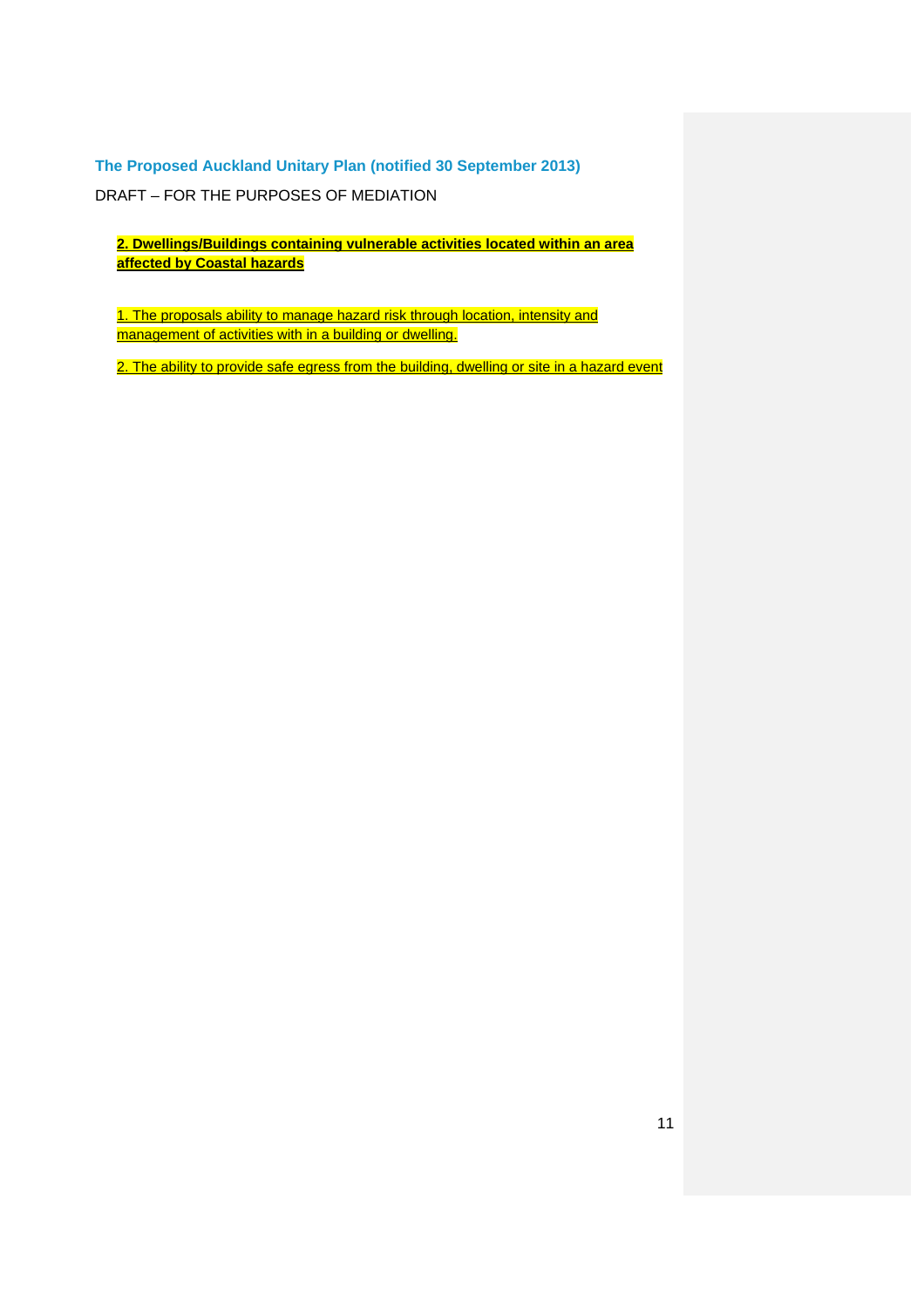DRAFT – FOR THE PURPOSES OF MEDIATION

## **4.0 Special information requirements**

#### **All hazards**

1. A resource consent application for any restricted discretionary or discretionary activity detailed in the Activity Tables 1 to 4 must be accompanied by a report by a suitably qualified professional which:

a. provides an assessment of the actual and or potential adverse effects and risk resulting from the use or development of land subject to natural hazards taking into account the effects of climate change over at least a 100 year timeframe

b. demonstrates how the proposed activity will avoid or minimise risks resulting from the natural hazard event and/or any mitigation measures

c. assesses any remaining consequences of the natural hazard event on the proposed activity and should be assessed based on the vulnerability of the intended activity.

**Comment [LC42]:** 4279-32 Minister for Courts G2.7.5 Information requirements Remove Rule 2.7.5 in its entirety and place within the special information requirements of H.4.11 Natural Hazards.

**Comment [LC43]:** Clarification of when a report is required Network Utility operators

**Comment [LC44]:** Accept in part-6523-83 Federated Farmers of New Zealand G2.7.5 Information requirements Amend paragraph 1 as follows :An application for any activity must be accompanied by a report by a meet as accompanneer by a repent

**Comment [LC45]:** Network Utility operators- clarification of the degree of information required

**Comment [LC46]:** 6100-187 Auckland Regional Public Health Service H4.11.2 Controls /H4.11.3 Assessment Add clear guidance as to how a 'suitably qualified engineer' should determine whether land is subject to coastal erosion and inundation, or land stability, over a 100 year timeframe.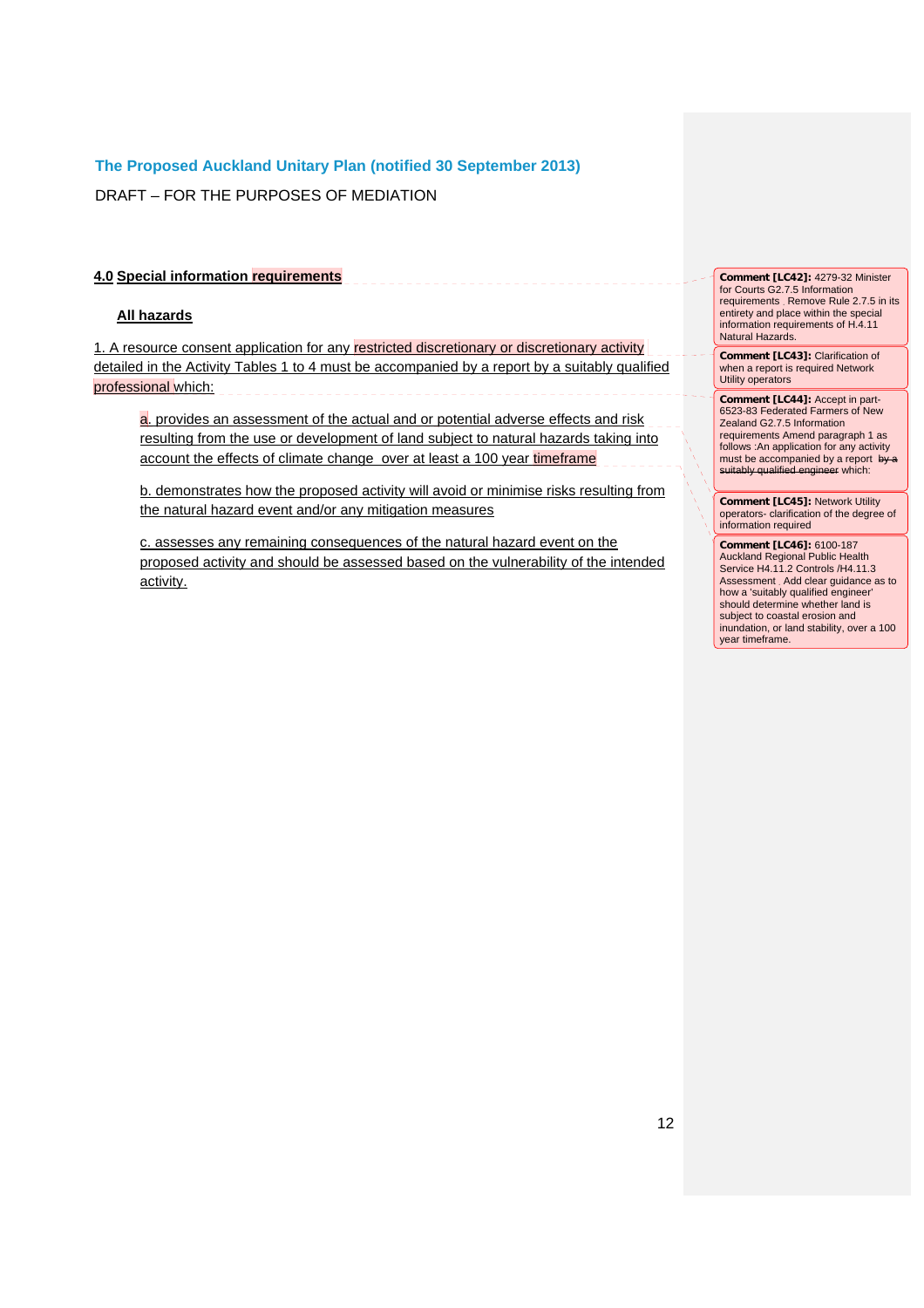DRAFT – FOR THE PURPOSES OF MEDIATION

# **PART 3 - REGIONAL AND DISTRICT RULES»**

**Chapter G: General provisions»2 General rules and special information requirements»2.7 Information requirements for resource consent applications»2.7.5 Natural hazards**

1. An application for any activity must be accompanied by a report by a suitably qualified engineer which:

a. demonstrates how the proposed activity will avoid the natural hazard event and/or any mitigation measures

b. assesses any remaining consequences of the natural hazard event on the proposed activity and should be assessed based on the vulnerability of the intended activity.

**Comment [LC47]:** 4279-32 Minister for Courts G2.7.5 Information<br>requirements . Remove Rule 2.7.5 in its<br>entirety and place within the special information requirements of H.4.11 Natural Hazards.